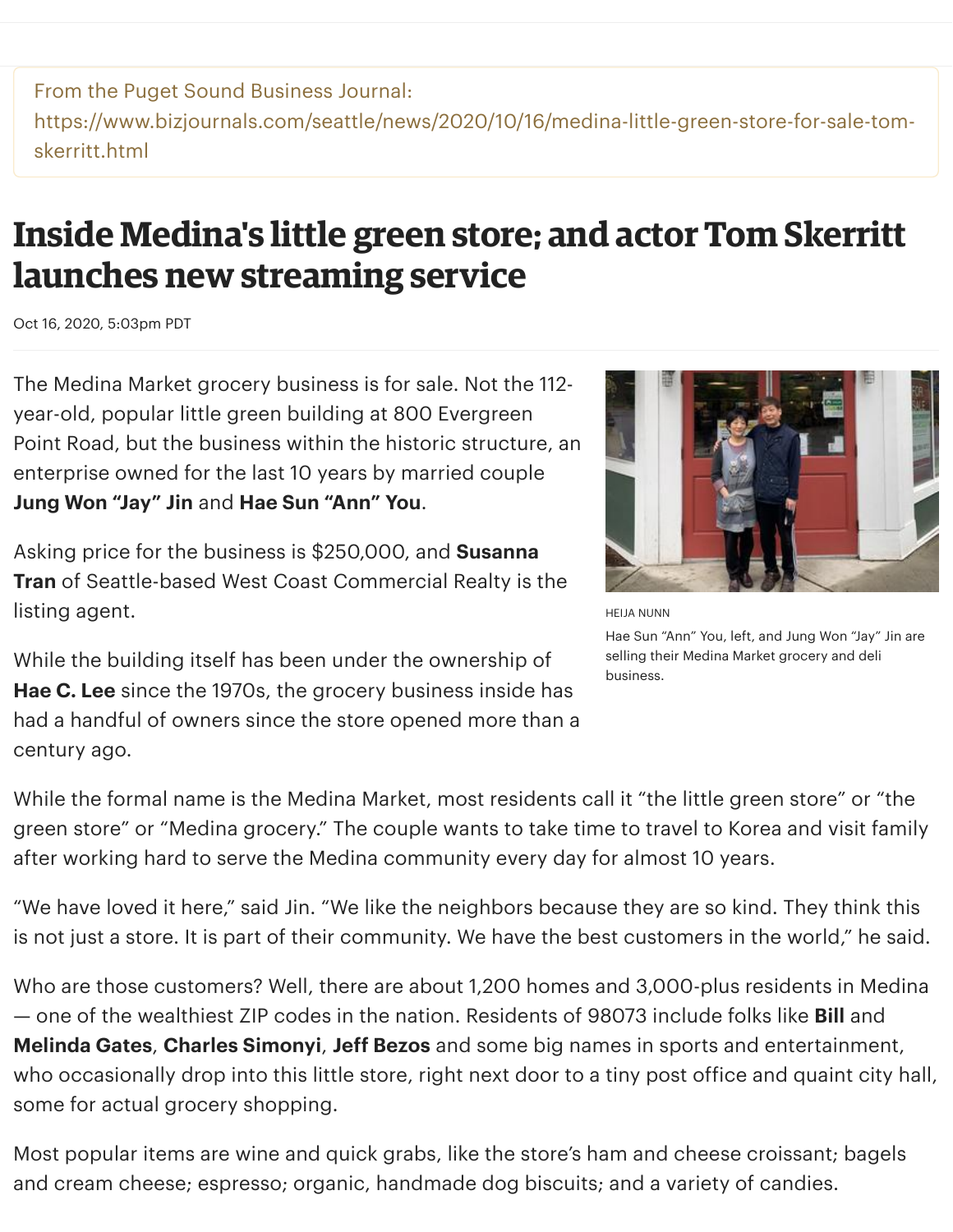**Heija Nunn**, longtime Medina resident and volunteer, says the store was one of the reasons her family moved to the waterfront town.

"We moved here because of that Norman Rockwell feeling and the green store was pivotal in that," she said. "I wanted my kids to be in a place where they could safely ride their bikes to the store, the post office, even the city hall. It's all here in one place close by."

She said the little grocery is a charming, much-used business. She loves seeing the Christmas cards from all over the community that flood in and are mounted on the walls each year.

"Most remarkable thing about the store are the generations of people who not only go there but hold it as a beloved memory," Nunn said, "though there was a time in the early 2000s during which the property owner had to fight for permission to rebuild the store with historical accuracy and to reopen it."

She says the building itself is the hub of the community.

"If you want to make a point, get information or learn something about the community, just go stand out in front of the green store," Nunn said.

## **A STREAM RUNS THROUGH IT**

Perennial actor **Tom Skerritt**'s newest creative endeavor, EVRGRN, a free streaming channel featuring content about the Pacific Northwest, is two months old and slowly growing viewership.

"We've got the potential for 2 to 5 million viewers," said Skerritt, pointing to 120 hours of upbeat, uplifting content he has now curated. The videos cover everything from great chefs to artists, to totem pole carvers to musicians to fly-fishers and more, all from Washington, Oregon, Idaho and British Columbia.

Seattle resident Skerritt, best known for his roles in blockbuster movies like "Alien," "Top Gun" and "A River Runs Through It," says no current viewer numbers are available, but says the pandemic isn't making things easy for his new company.

"It's a slow grind. We're competing with a lot of new channels, and learning how things are done in this whole new world of video content. It's all about one person after another getting wind of what we're doing," said the EVRGRN founder.

Company President **Julie Tokashiki**, Skerritt's wife and business partner in this venture, is pleased with the progress.